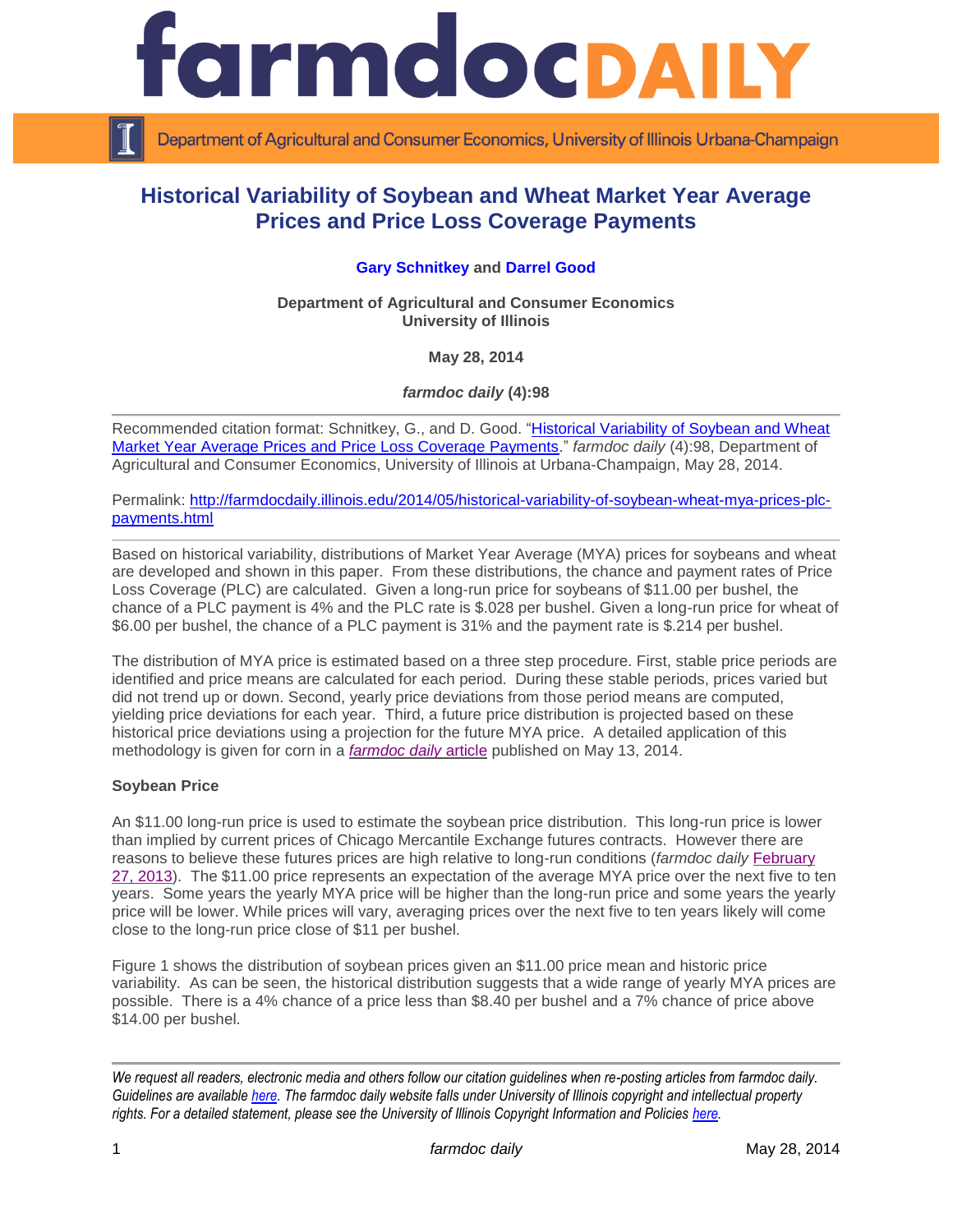

Price Loss Coverage (PLC), a target price program contained in the 2014 Farm Bill, has an \$8.40 reference price. When the MYA price is below \$8.40, PLC will make payments. Projected PLC payments are estimated using the price distribution illustrated in Figure 1. When a price is below \$8.40, a PLC payment rate is calculated as \$8.40 minus the MYA price, with the result multiplied by .85. The .85 factor represents the fact that PLC payments will be paid on 85% of base acres. The PLC payment rate is averaged over all observations, including those that are zero.

With a long-run mean of \$11.00, the price distribution in Figure 1 indicates a 4% chance of a PLC payment. The PLC payment rate will be \$.028 per bushel. For a farm with a 45 bushel base yield, close to the average for Central Illinois, the average PLC payment will be \$1.28 per acre.

Different long-run prices will have different PLC rates:

A \$9.00 long-run price will have a 37% chance of payment and a \$.254 PLC rate per bushel. A \$9.50 long-run price will have a 24% chance of payment and a \$.157 PLC rate per bushel. A \$10.00 long-run price will have a 16% chance of payment and a \$.090 PLC rate per bushel. A \$10.50 long-run price will have a 9% chance of payment and a \$.050 PLC rate per bushel. An \$11.00 long-run price will have a 4% chance of payment and a \$.028 PLC rate per bushel. An \$11.50 long-run price will have a 1% chance of payment and a \$.020 PLC rate per bushel. A \$12.00 long-run price will have a 1% chance of payment and a \$.017 PLC rate per bushel.

## **Wheat Price**

A \$6.00 long-run price is used to estimate the wheat price distribution. Similar to soybeans, wheat's longrun price is lower than implied by current prices of wheat futures contracts. However there are reasons to believe these futures prices are high relative to long-run conditions (*farmdoc daily* [February 27, 2013\)](http://farmdocdaily.illinois.edu/2013/02/new-era-crop-prices-five-year-review.html). As can be seen in Figure 2, a wide possibility of yearly MYA prices exists. There is an 8% chance of a wheat price less than \$4.50 per bushel. There is a 3% chance of a price above \$7.25 per bushel.

The PLC reference price for wheat is \$5.50 per bushel. Given a \$6.00 long-run mean, there is a 31% chance of a PLC payment. The PLC rate is \$.214 per bushel. A farm with a base yield of 50 bushels per acre would have an expected payment of \$10.70 per acre.